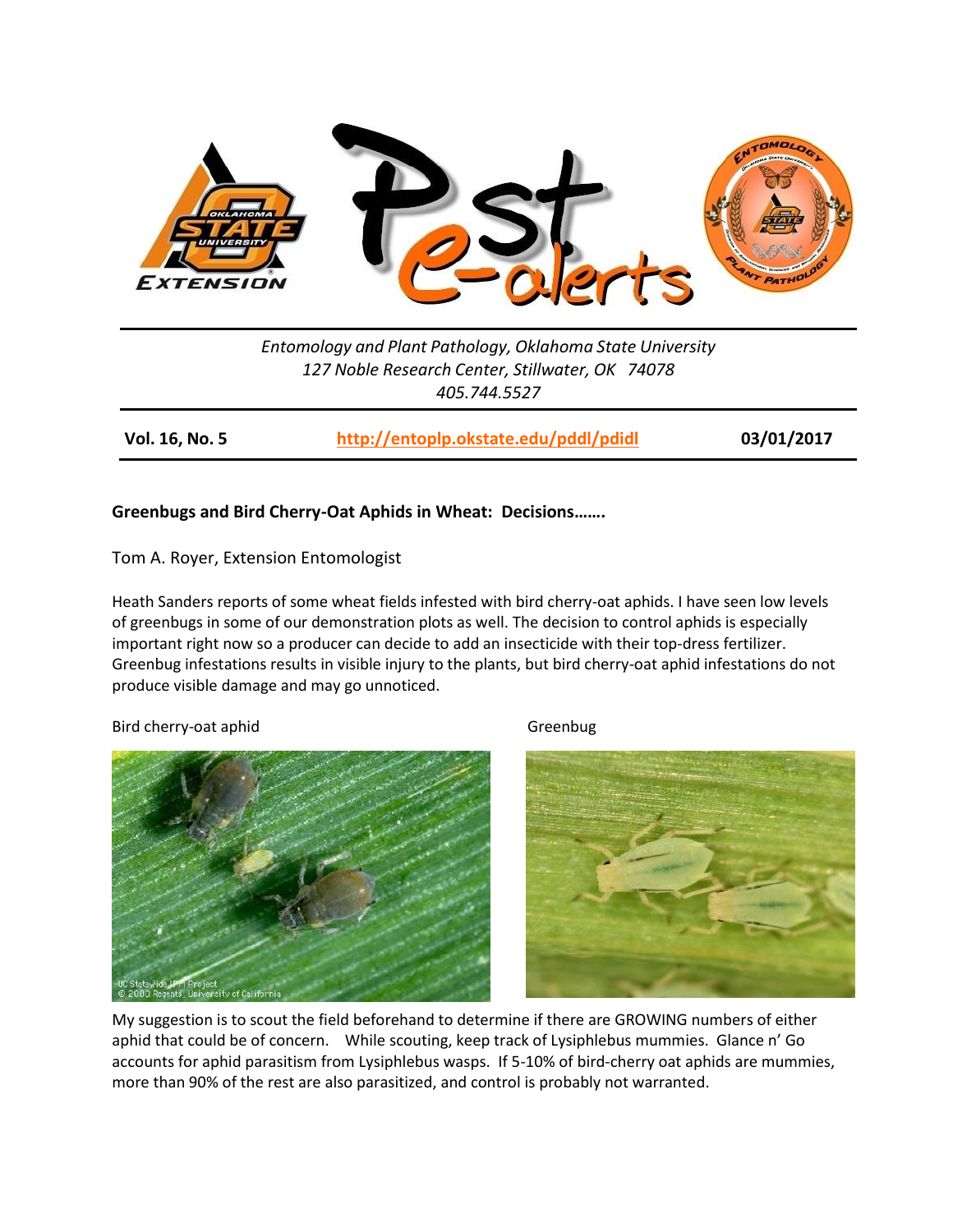## Lysiphlebus mummies



If greenbugs are present, use **Glance n' Go** to scout. At current prices of \$3.00 or \$4.00 per bushel, and control costs of \$4.00 to \$10.00 per acre, you should select the spring **Glance n' Go** forms on this link: <http://entoplp.okstate.edu/gbweb/spring%20glance%20n%20go3.htm> using the following guidelines:

| <b>Control Costs:</b> | <b>Crop Value</b> | Spring Glance n' Go Form |  |  |
|-----------------------|-------------------|--------------------------|--|--|
| \$4 per acre          | \$3/bushel        | 3 greenbugs per tiller   |  |  |
| \$5 per acre          | \$3/bushel        | 3 greenbugs per tiller   |  |  |
| \$6 per acre          | \$3/bushel        | 4 greenbugs per tiller   |  |  |
| \$8 per acre          | \$3/bushel        | 5 greenbugs per tiller   |  |  |
| \$10 per acre         | \$3/bushel        | 6 greenbugs per tiller   |  |  |
|                       |                   |                          |  |  |
| \$4 per acre          | \$4/bushel        | 2 greenbugs per tiller   |  |  |
| \$5 per acre          | \$4/bushel        | 2 greenbugs per tiller   |  |  |
| \$6 per acre          | \$4/bushel        | 3 greenbugs per tiller   |  |  |
| \$8 per acre          | \$4/bushel        | 4 greenbugs per tiller   |  |  |
| \$10 per acre         | \$4/bushel        | 5 greenbugs per tiller   |  |  |

If aphids are mostly bird cherry-oat aphids, count the number of aphids on each of 25 randomly selected tillers across a zigzag transect of the field and note mummy activity. Unpublished research provided by Dr. Kris Giles (OSU) and Dr. Norm Elliott (USDA-ARS) combined with studies on spring wheat from the Dakotas and Minnesota indicate that 20-40 BCOA per tiller causes 5-9% yield loss before wheat reaches the boot stage. My suggestions: if BCOA numbers average 10-20 per tiller, figure on a 5% loss, if 20-40 per tiller, figure a 7% loss, and if BCOA aphids are more than 40 per tiller, figure a 9% loss.

| <b>Estimate APHIDS PER TILLER</b>                                 | /tiller =  | Total # aphids | /25 tillers              |         |
|-------------------------------------------------------------------|------------|----------------|--------------------------|---------|
| Estimate CROP VALUE \$                                            | $/$ acre = | Expected yield | bushels/acre X \$        | /bushel |
| Calculate CONTROL COSTS \$                                        | /acre =    | Insecticide \$ | /acre + Application \$   | /Acre   |
| PREVENTABLE LOSS $\frac{2}{3}$ /acre = Crop value $\frac{2}{3}$ X |            |                | loss from aphids/tiller. |         |
| If PREVENTABLE LOSS IS GREATER THAN CONTROL COSTS                 |            |                | <b>TREAT</b>             |         |
| IF PREVENTABLE LOSS IS LESS THAN CONTROL COSTS                    |            |                | <b>DON'T TREAT</b>       |         |